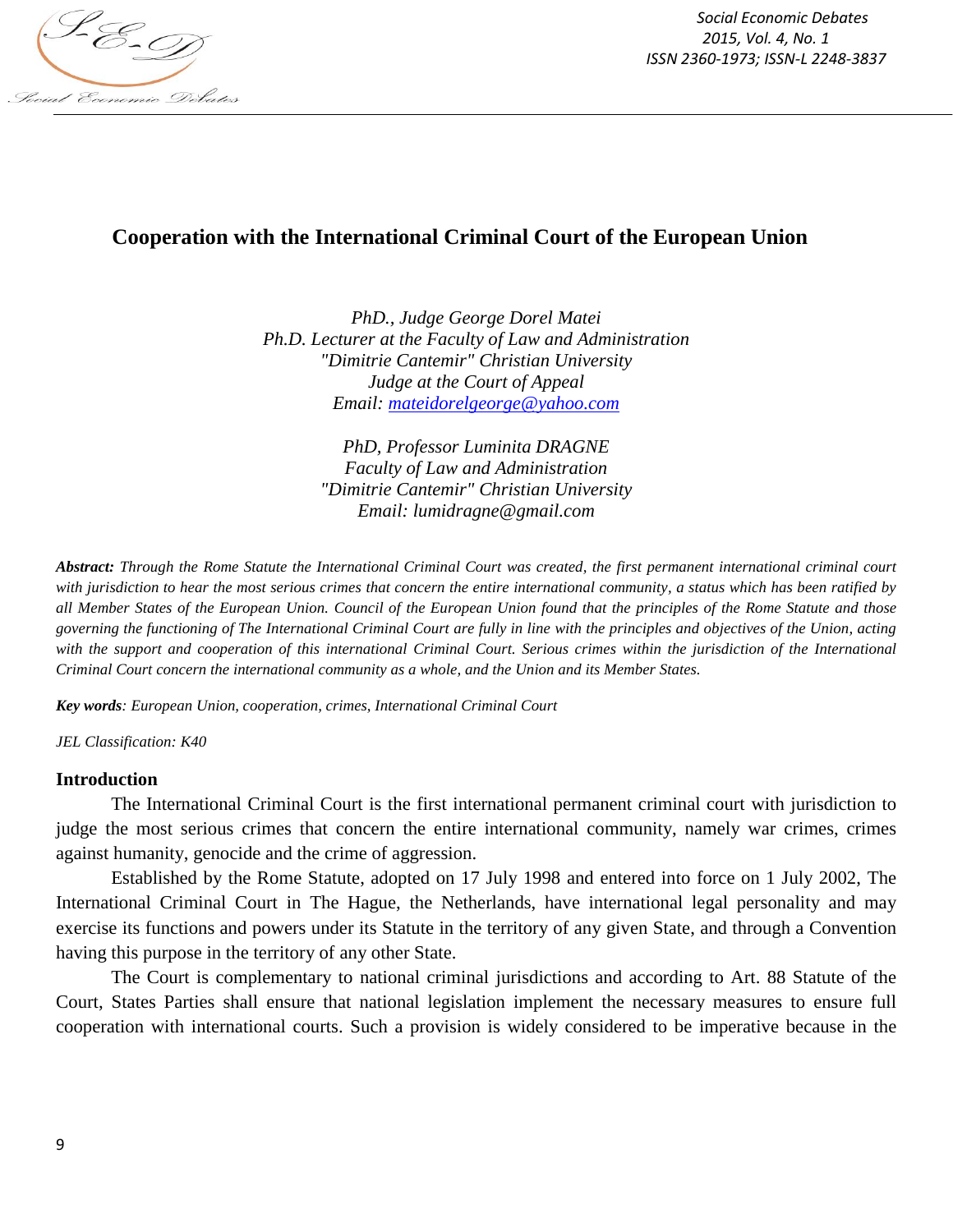absence of appropriate legal instruments would arrive in a situation where Statute of the Court would remain a mere empty shell<sup>1</sup>.

Its initiators considered the Statute not only as an important tool for international criminal justice but also an argument for encouraging peace, people who were prone to serious action against the most basic universal values should know that there is no question of their impunity<sup>2</sup>.

European Parliament in its turn recommended to EU Member States the ratification the document as soon as possible, which is further evidence of the importance of the International Criminal Court. International cooperation is covered in Chapter IX of the Statute of the Court, establishing the art. 86 general obligation of the States parties to fully cooperate with the Court, in accordance with its fundamental act, in the investigation and prosecution of crimes falling within its competence.

Also, statutory provisions also allow cooperation with third countries in accordance with art. 87 paragraph 5, cooperation that will be achieved at the invitation of the Court or under an ad hoc arrangement, which will be concluded between the Court and the that state on a particular criminal case found out in the competences of the Court, or under a permanent agreement between Court and state, governing the terms of cooperation between them.

## **Member States of the EU cooperation with The International Criminal Court**

The European Union is, according to art. 67 paragraph 1 of the Treaty on the Functioning of EU (TFEU), an area of freedom, security and justice with respect for fundamental rights and the different legal systems and traditions of the Member States.

Creating a space within the Union is also inconceivable without concrete and comprehensive cooperation between the Union and international institutions aimed at punishing the most serious crimes against humanity, regardless of where their perpetration.

Close cooperation with The International Criminal Court came as a natural element to the Union, Decision 2011/168 / CFSP of 21 March 2011 on The International Criminal Court  ${}^{3}$ (ICC) being adopted for this purpose, highlighting the art. 1 paragraph 1 it is to prevent and stop committing serious crimes within its jurisdiction, an essential means to promote respect for international humanitarian law and human rights and, therefore, to guarantee freedom, security, justice and the rule of law and to contribute to peacekeeping, conflict prevention and strengthening international security in accordance with the purposes and principles of the United Nations Charter.

The main objective of the decision is to "promote universal support for the Rome Statute of the International Criminal Court by promoting the widest possible participation in it, maintaining the integrity of the Rome Statute, the ICC's independence and support effective and efficient operation its support cooperation with the ICC and support the implementation the principle of complementarities "(Art. 1 paragraph 2).

<sup>3</sup> http://eur-lex.europa.eu/legal-content/RO/TXT/?uri=uriserv:OJ.L\_.2011.076.01.0056.01.RON

10

 $\overline{\phantom{a}}$ 

 $1$  G. D. Matei, M. Copcă, L. Dragne, States collaboration with the International Criminal Court, in Strategic Universe journal Year V, no. 4 (20), ISSN 2068-1682, 2014, p.65

<sup>2</sup> F. Adrian, International justice between ambition and reality. International Criminal Court, Ed. Paideia 2007, p. 187.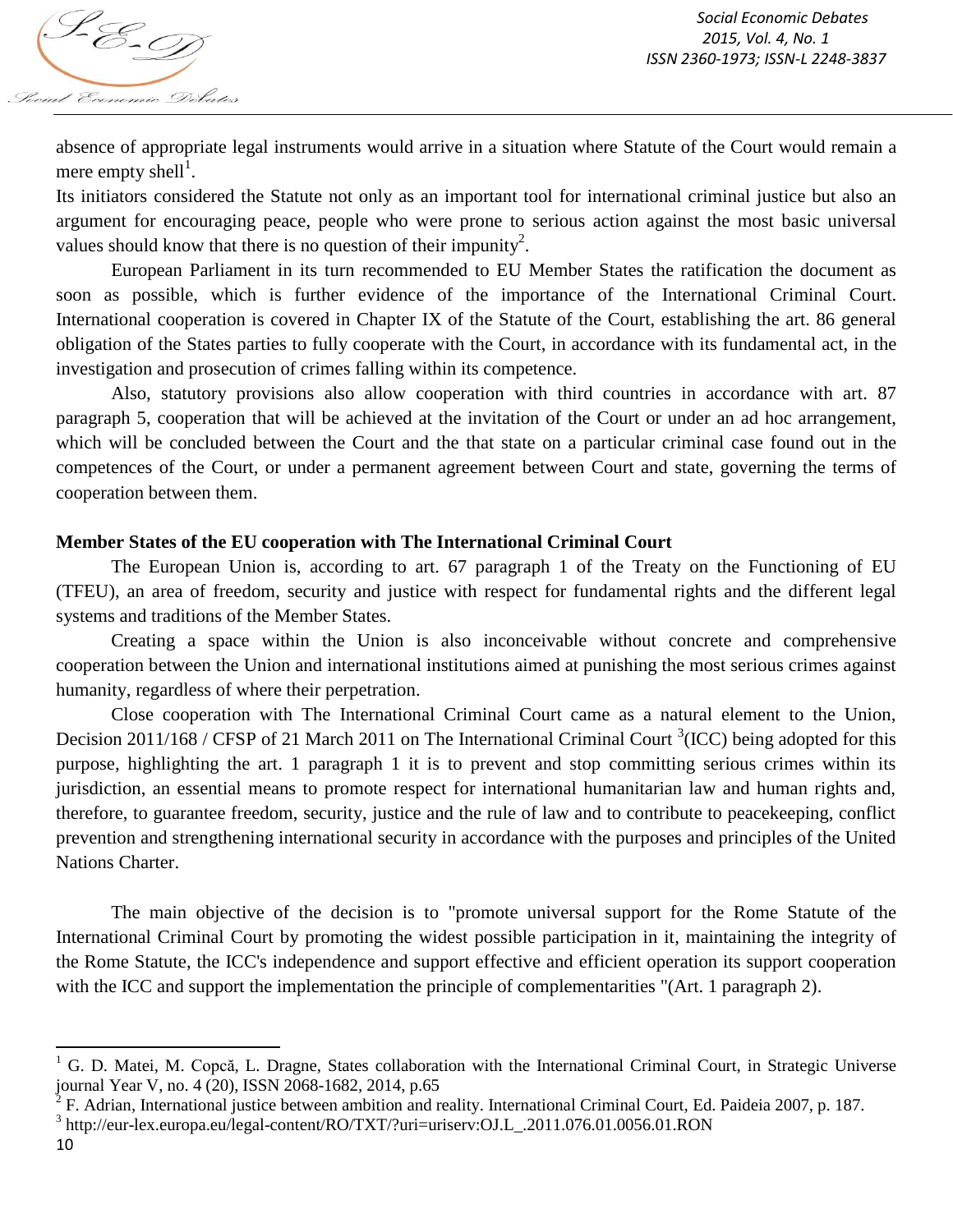

According to the principle of complementarity, the Statute of the International Criminal Court leaves primary responsibility to Members, intervening when: a) national courts refuse to send their citizens justice and b) justice system of a State ceases to be functional. The Court may exercise jurisdiction in moot cases when the procedure was not conducted in an independent and impartial manner.

EU Council found as shown in the preamble of the decision that the principles of the Rome Statute and those governing the functioning of The Statute of the International Criminal Court are fully in line with the principles and objectives of the Union. Serious crimes within the jurisdiction of the International Criminal Court concern the international community as a whole, and the Union and its Member States.

To ensure the independence of the International Criminal Court, the Union and the Member States<sup>4</sup>:

(a) encourage States Parties to pay their financial contribution without delay and in full to the Court's budget in accordance with the decisions taken by the Assembly of States Parties;

(b) do everything for accession to the Agreement on the Privileges and Immunities of the International Criminal Court and its ratification by the Member States to take place as soon as possible and make steps on the path to that agreement and its ratification by other countries; and

(c) endeavor to support, where appropriate, the introduction of training programs and assistance for judges, prosecutors, officials and councilors requested to perform in work related to the International Criminal Court.

It is observed that despite generous objectives explained in the Decision, identify very few concrete measures nationally to fulfill them. For example, in Romania there is no going to date a program of assistance and training of magistrates on cooperation with The International Criminal Court. In article 5 of the decision states that the Union and its Member States shall, where appropriate, initiatives or measures to ensure the implementation of the principle of complementarity at national level.

A particular problem arose in connection with the conduct of signatories of the Rome Statute which have concluded bilateral agreements with the United States and guaranteeing non-transfer of US citizens before the Court.

Without in any way prohibit the signing of such agreements, the Council recalled to the Member States certain guidelines that should be followed when signing such agreements, namely the European Union Member States should consider existing agreements between signatory states of the Statute of the Court and the United States; signed agreements to date are inconsistent with the obligations of the signatory states of the Statute of the Court; where such agreements are signed, however, they should be limited in time and such agreements should be ratified as ordinary constitutional procedures of the Member States.

Regarding Romania, we consider that law 302/2004 regarding international judicial cooperation should be changed urgently, within the meaning of the evening and detailing effective mechanisms for cooperation with the court mentioned above and to reconcile national legislation with the requirements of Decision 2011/168 / CFSP of 21 March 2011 on The International Criminal Court.

Practical ways of EU cooperation with The International Criminal Court are set out in the Agreement on cooperation and assistance between the Court and the European Union concluded between the parties on 10

 $\overline{a}$ 

<sup>&</sup>lt;sup>4</sup> Art. 3 of Decision.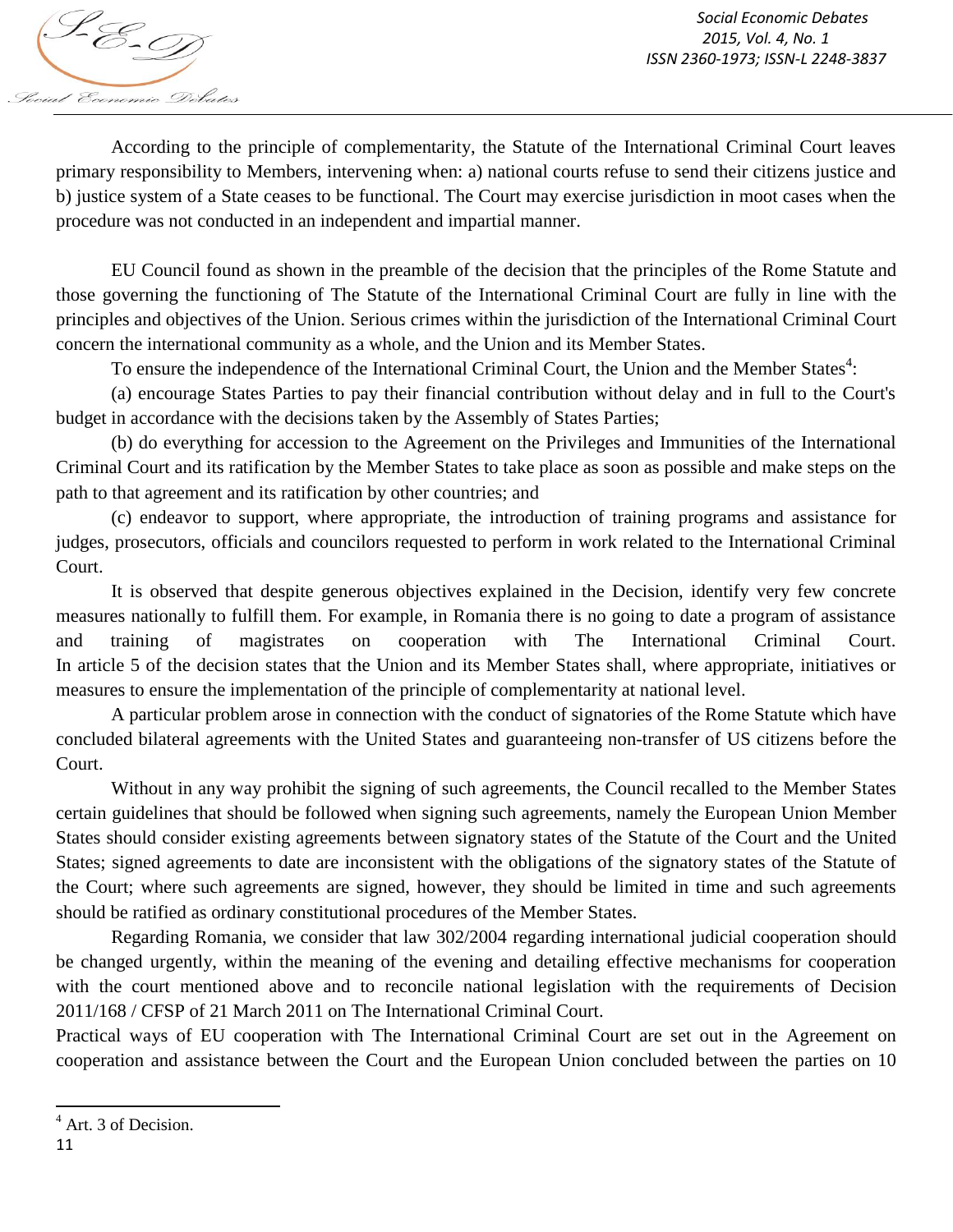

April 2006<sup>5</sup> establishes the obligation consultation on matters of mutual interest, encouraging and exchange of information and documents.

EU may invite the Court to attend meetings and conferences organized under its auspices, in which it addresses issues of interest to the Court, because it can provide assistance in matters within its competence. Clerk of the Court, in accordance with the Statute and the Rules of Procedure and Evidence, provide information and documentation relating to pleadings, oral proceedings, judgments and orders of the Court that may be of interest to the European Union.

Within compliance responsibilities and competencies under the EU Treaty, the EU undertakes to cooperate with the Court and to provide information or documents in its possession, which the Court might request under Article 87 (6) of the Statute.

If the court seeks to exercise its jurisdiction over the person alleged to be criminally responsible for a crime that falls within its jurisdiction and if such person enjoys under the relevant rules of international law, privileges and immunities institution concerned European Union undertake to cooperate fully with the Court and, in compliance with its responsibilities and competencies under the EU Treaty and related rules, to take all necessary measures to enable the Court to exercise jurisdiction, particularly by raising these privileges and immunities in accordance with all relevant rules of international law, as derived from the requirements of Art. 12 of the Agreement.

If a State Party does not agree with a Court request for cooperation, contrary to the provisions of the Statute, and prevents it to exercise its functions and powers conferred on it by this Article 87, paragraph 7, provides that the Court may take note of it and inform the Assembly of States Parties or the United Nations Security Council when he was asked by the latter. Assembly of States Parties will examine under Article 112, paragraph 2, letter f) problems related to the lack of cooperation.

One element that we consider to be modified is the absence of an express sanction if the state refuses to cooperate with the Court. UNO Security Council will be also advised of non-cooperation on the part of a State Party to which we sustain that he will take the UN Charter to implement its cooperation. Council also will consider taking the most appropriate measures could be arranged if the United Nations Security Council considers that the refusal of cooperation as a case of threat to international peace and security, to adopt measures under Chapter VII of the UN Charter.

#### **Conclusions**

Fighting international crime is a priority for the European Union and that is why special efforts are made to counteract this phenomenon.

As shown in the official documents of the International Criminal Court<sup>6</sup> is an essential means to promote respect for international humanitarian law and human rights and decisions, the European Council stressed that

<sup>5</sup> <sup>5</sup> Official Journal of the European Union L 115 din 28.4.2006, p. 49 - http://eur-lex.europa.eu/legalcontent/EN/TXT/?uri=uriserv:OJ.L\_.2006.115.01.0049.01.ENG 6 http://eur-lex.europa.eu/legalcontent